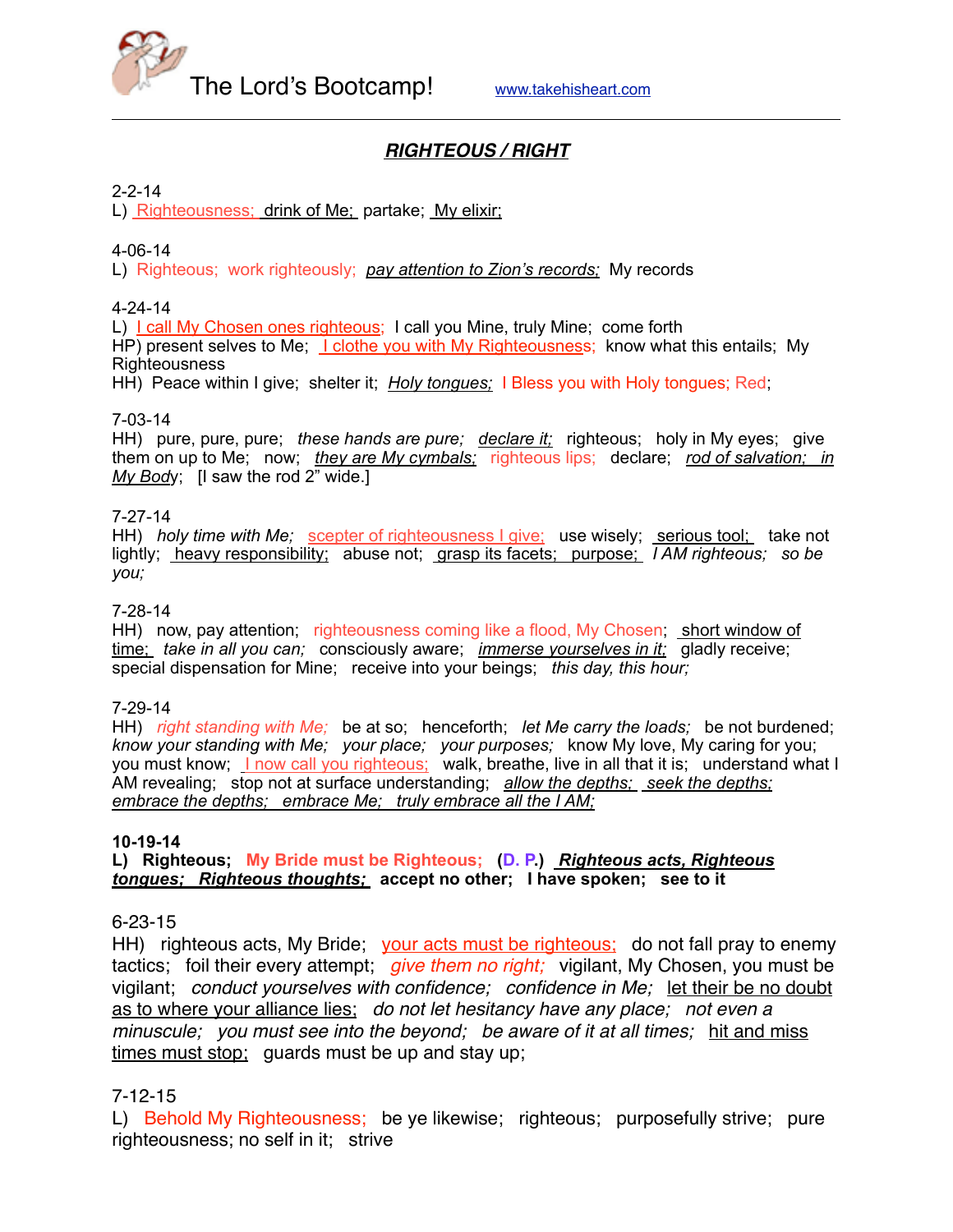HP) yes, follow after Me; *My righteousness; may it ever increase; overflow;*  understand it; appreciate it; aware of it; aware of its increase; aware of its effects; aware

# 8-04-15

L) hunger, hunger, hunger after Me; *receive My righteousness;* Bride, exist in My righteousness; do all in righteousness

### 8-07-15

HH) Bride, accept; *duel purposes;* faceted; watch the increase; hinder it not; (I knew I was to bow, so I did.) I dub you with My staff; (*As He reached forth with His staff, it split on the end that was about to touch me so that it rested on both of my shoulders at the same time.*) be not surprised; *parallel timing of spiritual and physical*; staffs of righteousness; now imparted upon you; *Bride must yield, accept;* relate to Her;

### 9-30-15

HH) Justice, I shall have Justice; *right, My right shall prevail;* yes, Child, now legal; be ever so careful as to what you agree; Bride, be aware; fall not to Satan's traps; *be slow to speak, but quick to think;* fall not, fall not;

### 1-22-15

HP) guard your thoughts; disallow traps, snares; pure thoughts, pure thoughts; keep these words in the forefront

HH) give Me all your righteous thoughts; *that I may bless;* (Red was flashing around the word "righteous.") *discharge unrighteous thoughts;* let them not take root; discern, discern; that they come into fruition; My righteous right hand upon your head; healing shall flow; (I saw DR with My right eye.) *righteous thoughts make way for righteous lips;* be it so; throughout My Body;

### 7-15-16

HP) Breastplate of Righteousness; *wear it;* (did and activated by the authority in Your Name Lord Jesus) *Power Punched;*

### 7-28-16

HH) *stand before Me in silence;* invoke all My Rights; all; (did by PMGT & ANJ; I then saw many, many almost invisible square shapes tumbling and falling into place.) yes, now expect much; sit; *tell My hosts to order My Rights that none be out of place or order; all must be in order* (I adjured the hosts to do so by the PMGT & ANJ. My whole vision was then red. Darker red was to the left side.)  $IDR\setminus I$  My Power at work, My Power at work; (I saw the same vision with the DR to the left again and again.) expect huge results, expect huge results; be not timid; receive the benefits

### 8-11-16

HP) be blessed; yes, always reach out to Me; (I knew something was wrong keeping Me off kilter. The words that came forth were, *"every evil force, you get out. I deny you access. I seal off every portal, every crack. I deny you access as is my right, as is my*  right." As soon as I spoke "as is my right, as is my right," I knew it was one of the rights